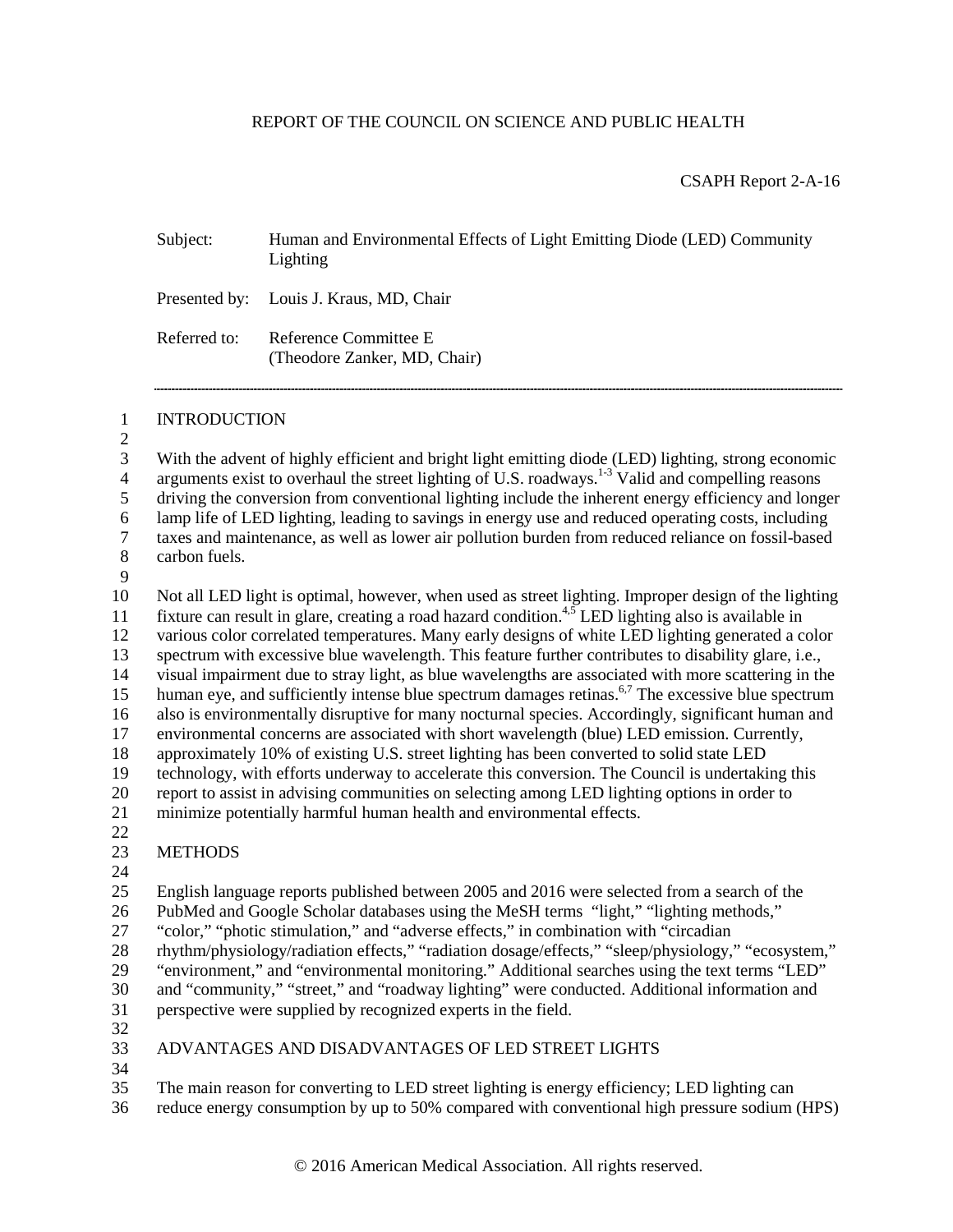1 lighting. LED lighting has no warm up requirement with a rapid "turn on and off" at full intensity. 2 In the event of a power outage, LED lights can turn on instantly when power is restored, as 3 opposed to sodium-based lighting requiring prolonged warm up periods. LED lighting also has the 4 inherent capability to be dimmed or tuned, so that during off peak usage times (e.g., 1 to 5 AM),<br>5 further energy savings can be achieved by reducing illumination levels. LED lighting also has a further energy savings can be achieved by reducing illumination levels. LED lighting also has a 6 much longer lifetime (15 to 20 years, or 50,000 hours), reducing maintenance costs by decreasing<br>
7 the frequency of fixture or bulb replacement. That lifespan exceeds that of conventional HPS 7 the frequency of fixture or bulb replacement. That lifespan exceeds that of conventional HPS<br>8 lighting by 2-4 times. Also, LED lighting has no mercury or lead, and does not release any to lighting by 2-4 times. Also, LED lighting has no mercury or lead, and does not release any toxic 9 substances if damaged, unlike mercury or HPS lighting. The light output is very consistent across 10 cold or warm temperature gradients. LED lights also do not require any internal reflectors or glass 11 covers, allowing higher efficiency as well, if designed properly.<sup>8,9</sup> 12 13 Despite the benefits of LED lighting, some potential disadvantages are apparent. The initial cost is<br>14 higher than conventional lighting; several years of energy savings may be required to recoup that higher than conventional lighting; several years of energy savings may be required to recoup that 15 initial expense.<sup>10</sup> The spectral characteristics of LED lighting also can be problematic. LED 16 lighting is inherently narrow bandwidth, with "white" being obtained by adding phosphor coating 17 layers to a high energy (such as blue) LED. These phosphor layers can wear with time leading to a 18 higher spectral response than was designed or intended. Manufacturers address this problem with 19 more resistant coatings, blocking filters, or use of lower color temperature LEDs. With proper 20 design, higher spectral responses can be minimized. LED lighting does not tend to abruptly "burn 21 out," rather it dims slowly over many years. An LED fixture generally needs to be replaced after it 22 has dimmed by 30% from initial specifications, usually after about 15 to 20 years. $1,11$ 23 24 Depending on the design, a large amount blue light is emitted from some LEDs that appear white 25 to the naked eye. The excess blue and green emissions from some LEDs lead to increased light 26 pollution, as these wavelengths scatter more within the eye and have detrimental environmental 27 and glare effects. LED's light emissions are characterized by their correlated color temperature (CCT) index.<sup>12,13</sup> The first generation of LED outdoor lighting and units that are still widely being<br>
29 installed are "4000K" LED units. This nomenclature (Kelvin scale) reflects the equivalent color of 29 installed are "4000K" LED units. This nomenclature (Kelvin scale) reflects the equivalent color of 30 a heated metal object to that temperature. The LEDs are cool to the touch and the nomenclature has 31 nothing to do with the operating temperature of the LED itself. By comparison, the CCT associated

32 with daylight light levels is equivalent to 6500K, and high pressure sodium lighting (the current 33 standard) has a CCT of 2100K. Twenty-nine percent of the spectrum of 4000K LED lighting is 34 emitted as blue light, which the human eye perceives as a harsh white color. Due to the point-35 source nature of LED lighting, studies have shown that this intense blue point source leads to  $36$  discomfort and disability glare.<sup>14</sup>

37

38 More recently engineered LED lighting is now available at 3000K or lower. At 3000K, the human 39 eye still perceives the light as "white," but it is slightly warmer in tone, and has about 21% of its 40 emission in the blue-appearing part of the spectrum. This emission is still very blue for the 41 nighttime environment, but is a significant improvement over the 4000K lighting because it 42 reduces discomfort and disability glare. Because of different coatings, the energy efficiency of 43 3000K lighting is only 3% less than 4000K, but the light is more pleasing to humans and has less 44 of an impact on wildlife.

- 45
- 46 *Glare*
- 47

48 Disability glare is defined by the Department of Transportation (DOT) as the following:

49

50 "Disability glare occurs when the introduction of stray light into the eye reduces the ability to 51 resolve spatial detail. It is an objective impairment in visual performance."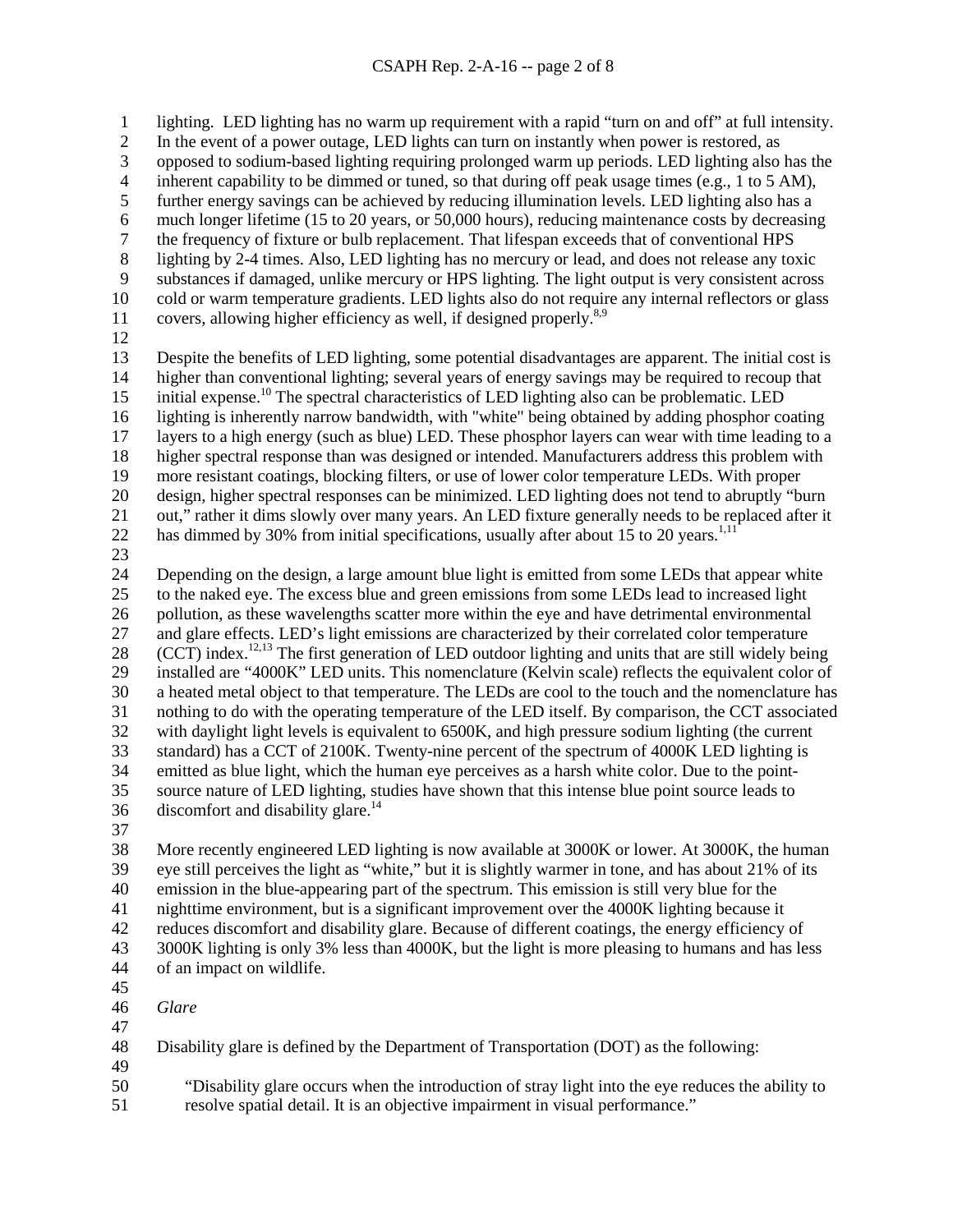1 Classic models of this type of glare attribute the deleterious effects to intraocular light scatter in the 2 eye. Scattering produces a veiling luminance over the retina, which effectively reduces the contrast

- 3 of stimulus images formed on the retina. The disabling effect of the veiling luminance has serious implications for nighttime driving visibility.<sup>15</sup>
- $4$  implications for nighttime driving visibility.<sup>15</sup>
- 5

6 Although LED lighting is cost efficient and inherently directional, it paradoxically can lead to<br>
7 worse glare than conventional lighting. This glare can be greatly minimized by proper lighting 7 worse glare than conventional lighting. This glare can be greatly minimized by proper lighting<br>8 design and engineering. Glare can be magnified by improper color temperature of the LED, such design and engineering. Glare can be magnified by improper color temperature of the LED, such as 9 blue-rich LED lighting. LEDs are very intense point sources that cause vision discomfort when 10 viewed by the human eye, especially by older drivers. This effect is magnified by higher color 11 temperature LEDs, because blue light scatters more within the human eye, leading to increased 12 disability glare.<sup>16</sup>

 13 14 In addition to disability glare and its impact on drivers, many residents are unhappy with bright 15 LED lights. In many localities where 4000K and higher lighting has been installed, community 16 complaints of glare and a "prison atmosphere" by the high intensity blue-rich lighting are common. 17 Residents in Seattle, WA have demanded shielding, complaining they need heavy drapes to be 18 comfortable in their own homes at night.<sup>17</sup> Residents in Davis, CA demanded and succeeded in 19 getting a complete replacement of the originally installed 4000K LED lights with the 3000K 20 version throughout the town at great expense.<sup>18</sup> In Cambridge, MA, 4000K lighting with dimming 21 controls was installed to mitigate the harsh blue-rich lighting late at night. Even in places with a 22 high level of ambient nighttime lighting, such as Queens in New York City, many complaints were 23 made about the harshness and glare from 4000K lighting.<sup>19</sup> In contrast, 3000K lighting has been 24 much better received by citizens in general.

25

# 26 *Unshielded LED Lighting*

27

28 Unshielded LED lighting causes significant discomfort from glare. A French government report<br>29 published in 2013 stated that due to the point source nature of LED lighting, the luminance level 29 published in 2013 stated that due to the point source nature of LED lighting, the luminance level of 30 unshielded LED lighting is sufficiently high to cause visual discomfort regardless of the position, 31 as long as it is in the field of vision. As the emission surfaces of LEDs are highly concentrated 32 point sources, the luminance of each individual source easily exceeds the level of visual 33 discomfort, in some cases by a factor of  $1000$ .<sup>17</sup>

34

35 Discomfort and disability glare can decrease visual acuity, decreasing safety and creating a road 36 hazard. Various testing measures have been devised to determine and quantify the level of glare 37 and vision impairment by poorly designed LED lighting.<sup>20</sup> Lighting installations are typically 38 tested by measuring foot-candles per square meter on the ground. This is useful for determining the 39 efficiency and evenness of lighting installations. This method, however, does not take into account 40 the human biological response to the point source. It is well known that unshielded light sources 41 cause pupillary constriction, leading to worse nighttime vision between lighting fixtures and 42 causing a "veil of illuminance" beyond the lighting fixture. This leads to worse vision than if the 43 light never existed at all, defeating the purpose of the lighting fixture. Ideally LED lighting 44 installations should be tested in real life scenarios with effects on visual acuity evaluated in order to 45 ascertain the best designs for public safety. 46

- 
- 47 *Proper Shielding*
- 48

49 With any LED lighting, proper attention should be paid to the design and engineering features.

50 LED lighting is inherently a bright point source and can cause eye fatigue and disability glare if it

51 is allowed to directly shine into human eyes from roadway lighting. This is mitigated by proper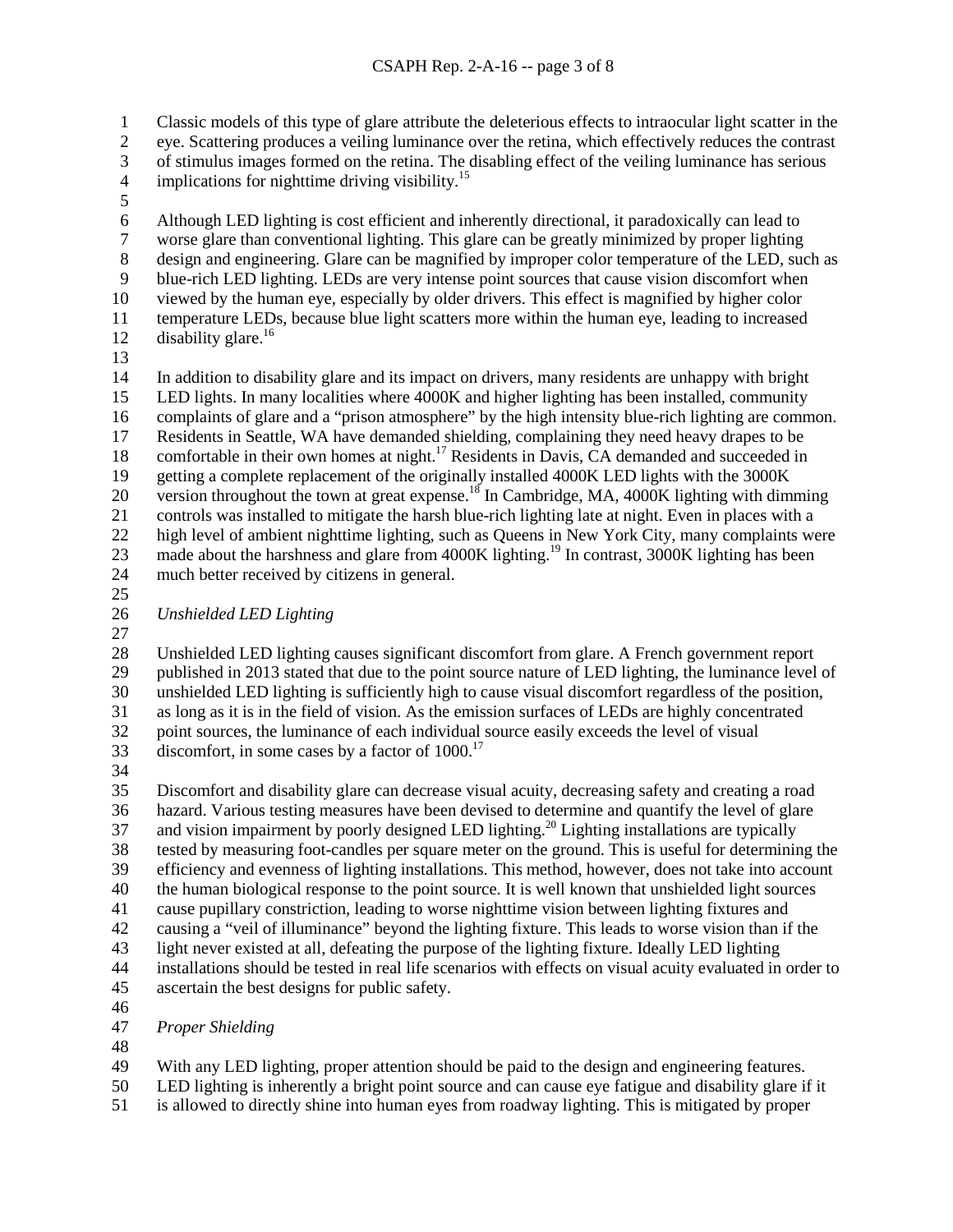1 design, shielding and installation ensuring that no light shines above 80 degrees from the 2 horizontal. Proper shielding also should be used to prevent light trespass into homes alongside the 3 road, a common cause of citizen complaints. Unlike current HPS street lighting, LEDs have the 4 ability to be controlled electronically and dimmed from a central location. Providing this additional<br>5 control increases the installation cost, but may be worthwhile because it increases long term energy 5 control increases the installation cost, but may be worthwhile because it increases long term energy 6 savings and minimizes detrimental human and environmental lighting effects. In environmentally<br>
7 sensitive or rural areas where wildlife can be especially affected (e.g., near national parks or bio-7 sensitive or rural areas where wildlife can be especially affected (e.g., near national parks or bio-<br>8 rich zones where nocturnal animals need such protection), strong consideration should be made for rich zones where nocturnal animals need such protection), strong consideration should be made for 9 lower emission LEDs (e.g., 3000K or lower lighting with effective shielding). Strong consideration 10 also should be given to the use of filters to block blue wavelengths (as used in Hawaii), or to the 11 use of inherent amber LEDs, such as those deployed in Quebec. Blue light scatters more widely 12 (the reason the daytime sky is "blue"), and unshielded blue-rich lighting that travels along the 13 horizontal plane increases glare and dramatically increases the nighttime sky glow caused by<br>14 excessive light pollution. excessive light pollution.

15

# 16 POTENTIAL HEALTH EFFECTS OF "WHITE" LED STREET LIGHTING

17

18 Much has been learned over the past decade about the potential adverse health effects of electric 19 light exposure, particularly at night.<sup>21-25</sup> The core concern is disruption of circadian rhythmicity. 20 With waning ambient light, and in the absence of electric lighting, humans begin the transition to 21 nighttime physiology at about dusk; melatonin blood concentrations rise, body temperature drops, 22 sleepiness grows, and hunger abates, along with several other responses.

23

24 A number of controlled laboratory studies have shown delays in the normal transition to nighttime 25 physiology from evening exposure to tablet computer screens, backlit e-readers, and room light 26 typical of residential settings.<sup>26-28</sup> These effects are wavelength and intensity dependent, 27 implicating bright, short wavelength (blue) electric light sources as disrupting transition. These 28 effects are not seen with dimmer, longer wavelength light (as from wood fires or low wattage<br>29 incandescent bulbs). In human studies, a short-term detriment in sleep quality has been observed 29 incandescent bulbs). In human studies, a short-term detriment in sleep quality has been observed 30 after exposure to short wavelength light before bedtime. Although data are still emerging, some 31 evidence supports a long-term increase in the risk for cancer, diabetes, cardiovascular disease and 32 obesity from chronic sleep disruption or shiftwork and associated with exposure to brighter light 33 sources in the evening or night.<sup>25,29</sup> 34

35 Electric lights differ in terms of their circadian impact.<sup>30</sup> Understanding the neuroscience of 36 circadian light perception can help optimize the design of electric lighting to minimize circadian 37 disruption and improve visual effectiveness. White LED streetlights are currently being marketed 38 to cities and towns throughout the country in the name of energy efficiency and long term cost 39 savings, but such lights have a spectrum containing a strong spike at the wavelength that most 40 effectively suppresses melatonin during the night. It is estimated that a "white" LED lamp is at 41 least 5 times more powerful in influencing circadian physiology than a high pressure sodium light 42 based on melatonin suppression.<sup>31</sup> Recent large surveys found that brighter residential nighttime 43 lighting is associated with reduced sleep time, dissatisfaction with sleep quality, nighttime 44 awakenings, excessive sleepiness, impaired daytime functioning, and obesity.<sup>29,32</sup> Thus, white LED 45 street lighting patterns also could contribute to the risk of chronic disease in the populations of 46 cities in which they have been installed. Measurements at street level from white LED street lamps 47 are needed to more accurately assess the potential circadian impact of evening/nighttime exposure 48 to these lights.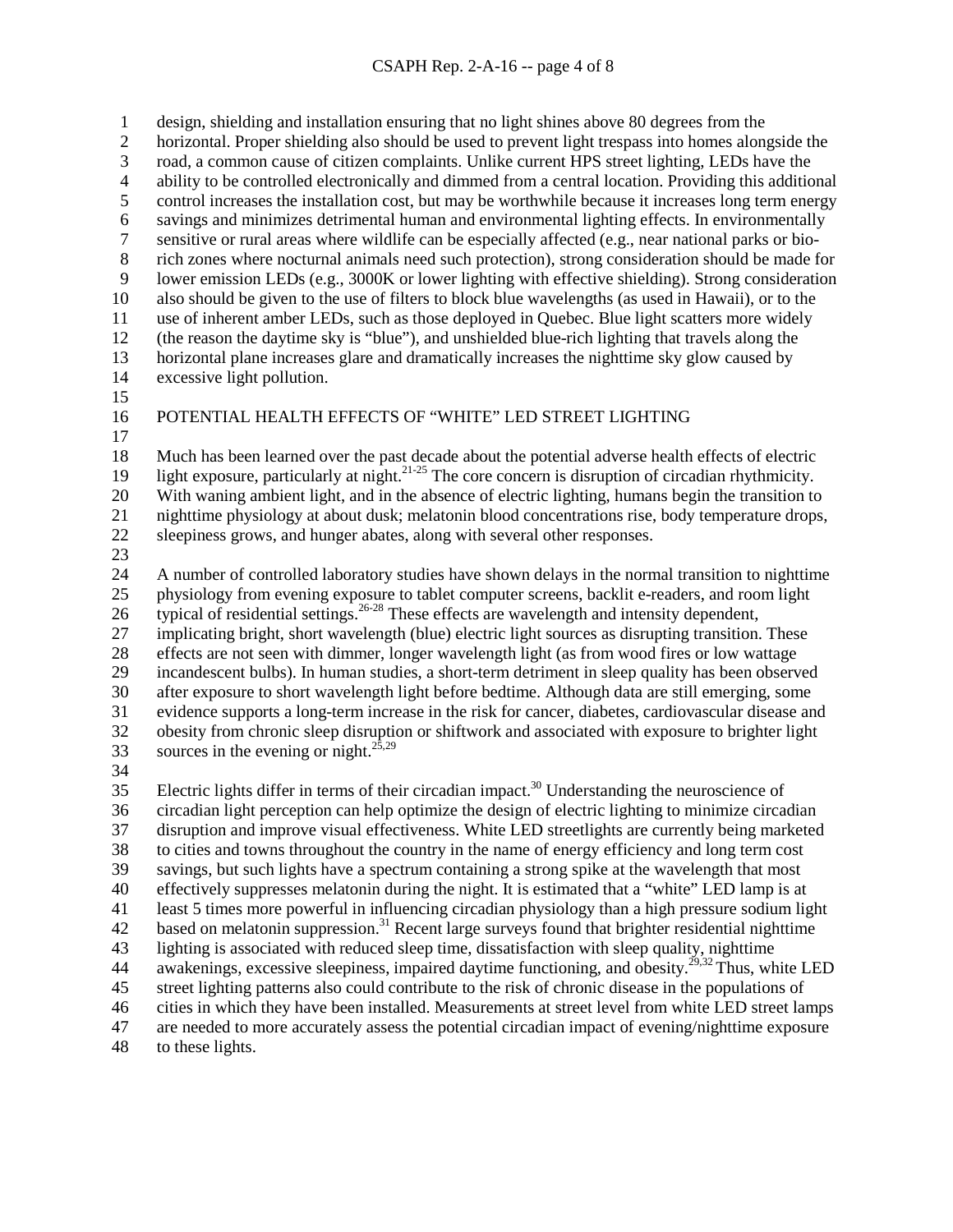# 1 ENVIRONMENTAL EFFECTS OF LED LIGHTING

2

3 The detrimental effects of inefficient lighting are not limited to humans; 60% of animals are 4 nocturnal and are potentially adversely affected by exposure to nighttime electrical lighting. Many<br>5 birds navigate by the moon and star reflections at night; excessive nighttime lighting can lead to 5 birds navigate by the moon and star reflections at night; excessive nighttime lighting can lead to 6 reflections on glass high rise towers and other objects, leading to confusion, collisions and<br>death.<sup>33</sup> Many insects need a dark environment to procreate, the most obvious example bein  $7$  death.<sup>33</sup> Many insects need a dark environment to procreate, the most obvious example being 8 lightning bugs that cannot "see" each other when light pollution is pronounced. Other 9 environmentally beneficial insects are attracted to blue-rich lighting, circling under them until they 10 are exhausted and die.<sup>34,35</sup> Unshielded lighting on beach areas has led to a massive drop in turtle 11 populations as hatchlings are disoriented by electrical light and sky glow, preventing them from reaching the water safely.<sup>35-37</sup> Excessive outdoor lighting diverts the hatchlings inland to their 13 demise. Even bridge lighting that is "too blue" has been shown to inhibit upstream migration of<br>14 certain fish species such as salmon returning to spawn. One such overly lit bridge in Washington certain fish species such as salmon returning to spawn. One such overly lit bridge in Washington 15 State now is shut off during salmon spawning season. 17 Recognizing the detrimental effects of light pollution on nocturnal species, U.S. national parks

16

18 have adopted best lighting practices and now require minimal and shielded lighting. Light pollution 19 along the borders of national parks leads to detrimental effects on the local bio-environment. For 20 example, the glow of Miami, FL extends throughout the Everglades National Park. Proper 21 shielding and proper color temperature of the lighting installations can greatly minimize these types 22 of harmful effects on our environment.

23

# 24 CONCLUSION

25

26 Current AMA Policy supports efforts to reduce light pollution. Specific to street lighting, Policy H-27 135.932 supports the implementation of technologies to reduce glare from roadway lighting. Thus, 28 the Council recommends that communities considering conversion to energy efficient LED street<br>29 lighting use lower CCT lights that will minimize potential health and environmental effects. The 29 lighting use lower CCT lights that will minimize potential health and environmental effects. The 30 Council previously reviewed the adverse health effects of nighttime lighting, and concluded that 31 pervasive use of nighttime lighting disrupts various biological processes, creating potentially  $\frac{1}{2}$  harmful health effects related to disability glare and sleep disturbance.<sup>25</sup>

33

# 34 RECOMMENDATIONS

35

36 The Council on Science and Public Health recommends that the following statements be adopted, 37 and the remainder of the report filed.

38

39 1. That our American Medical Association (AMA) support the proper conversion to community-40 based Light Emitting Diode (LED) lighting, which reduces energy consumption and decreases 41 the use of fossil fuels. (New HOD Policy)

42

43 2. That our AMA encourage minimizing and controlling blue-rich environmental lighting by 44 using the lowest emission of blue light possible to reduce glare. (New HOD Policy)

45

46 3. That our AMA encourage the use of 3000K or lower lighting for outdoor installations such as 47 roadways. All LED lighting should be properly shielded to minimize glare and detrimental 48 human and environmental effects, and consideration should be given to utilize the ability of 49 LED lighting to be dimmed for off-peak time periods. (New HOD Policy)

Fiscal Note: Less than \$500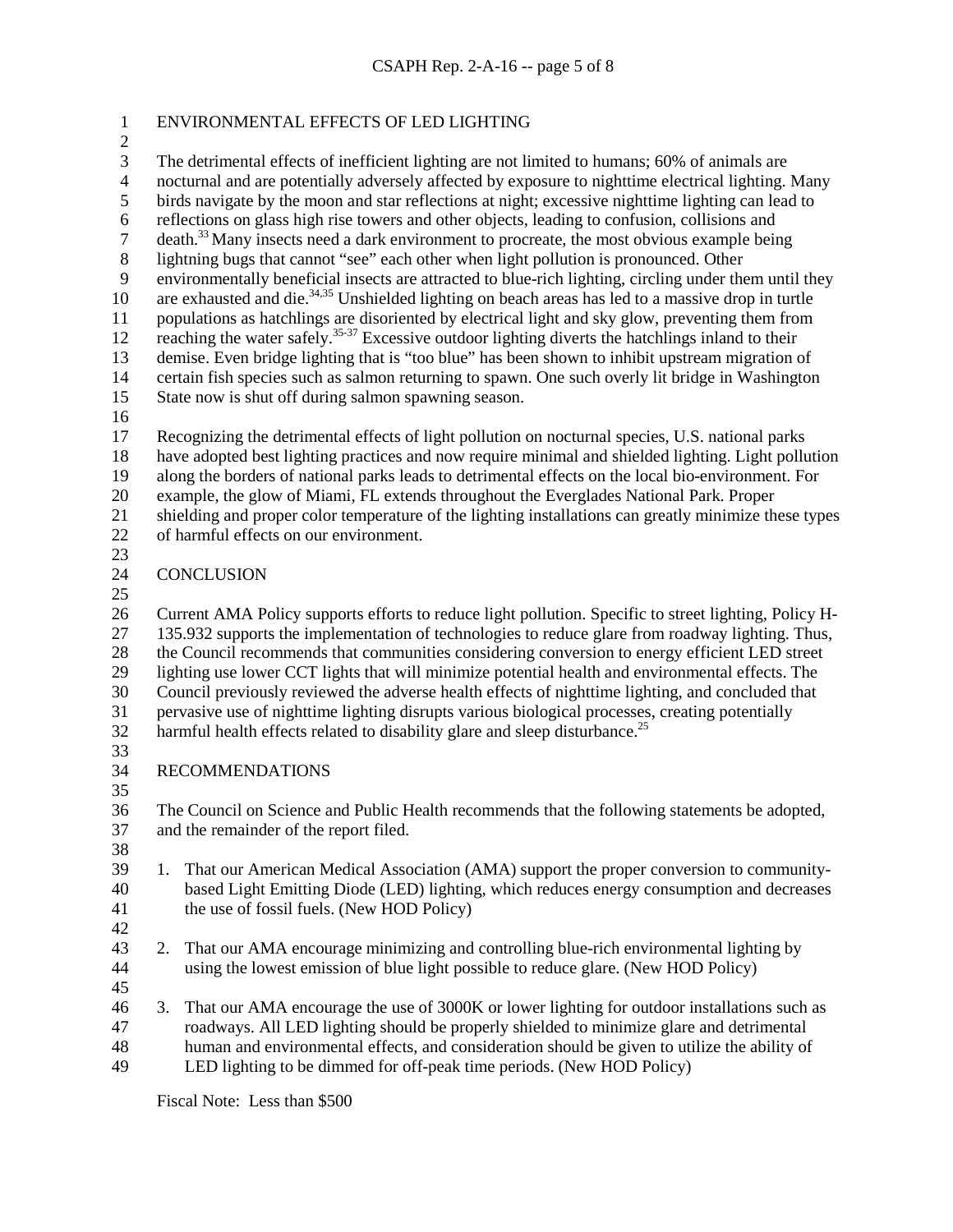#### **REFERENCES**

- 1. Municipal Solid State Street Lighting Consortium. [http://www1.eere.energy.gov/buildings/ssl/consortium.html.](http://www1.eere.energy.gov/buildings/ssl/consortium.html) Accessed April 4, 2016.
- 2. Illuminating Engineering Society RP-8 Guide to Roadway Lighting. [http://www.ies.org/?](http://www.ies.org/) 2014. Accessed April 4, 2016.
- 3. LED Lighting Facts–A Program of the United States Department of Energy. [http://www.lightingfacts.com.](http://www.lightingfacts.com./) Accessed April 5, 2016.
- 4. Lin Y, Liu Y, Sun Y, Zhu X, Lai J, Heynderickz I. Model predicting discomfort glare caused by LED road lights. *Opt Express*. 2014;22(15):18056-71.
- 5. Gibbons RB, Edwards CJ. A review of disability and discomfort glare research and future direction. 18th Biennial TRB Visibility Symposium, College Station TX, United States, April 17-19, 2007.
- 6. Shang YM, Wang GS, Sliney D, Yang CH, Lee LL. White light–emitting diodes (LEDs) at domestic lighting levels and retinal injury in a rat model. *Environ Health Perspect.*  2014:122(3):269-76.
- 7. Lougheed T. Hidden blue hazard? LED lighting and retinal damage in rats, *Environ Health Perspect*. 2014;122(3):A81.
- 8. A Municipal Guide for Converting to LED Street Lighting, [\(http://www1.eere.energy.gov/buildings/ssl/consortium.html\)](http://www1.eere.energy.gov/buildings/ssl/consortium.html) 10/13/2013.
- 9. In depth: Advantages of LED Lighting. [http://energy.ltgovernors.com/in-depth-advantages-of](http://energy.ltgovernors.com/in-depth-advantages-of-led-lighting.html)[led-lighting.html.](http://energy.ltgovernors.com/in-depth-advantages-of-led-lighting.html) Accessed April 5, 2016.
- 10. Silverman H. How LED Streetlights Work. HowStuffWorks.com. June 22, 2009. [http://science.howstuffworks.com/environmental/green-tech/sustainable/led](http://science.howstuffworks.com/environmental/green-tech/sustainable/led-streetlight.htm)[streetlight.htm.](http://science.howstuffworks.com/environmental/green-tech/sustainable/led-streetlight.htm) Accessed April 7, 2016.
- 11. Jin H, Jin S, Chen L, Cen S, Yuan K. Research on the lighting performance of LED street lights with different color temperatures. *IEEE Photonics Journal*. 2015;24(6):975- 78. [http://ieeexplore.ieee.org/stamp/stamp.jsp?arnumber=7328247.](http://ieeexplore.ieee.org/stamp/stamp.jsp?arnumber=7328247) Accessed April 7, 2016.
- 12. Morris N. LED there be light. Nick Morris predicts a bright future for LEDs. *Electrooptics.com.* [http://www.electrooptics.com/features/junjul06/junjul06leds.html.](http://www.electrooptics.com/features/junjul06/junjul06leds.html) Accessed April 7, 2016.
- 13. Mills MP. The LED illumination revolution. *Forbes Magazine*. February 27, 2008. [http://www.forbes.com/2008/02/27/incandescent-led-cfl-pf](http://www.forbes.com/2008/02/27/incandescent-led-cfl-pf-guru_in_mm_0227energy_inl.html)[guru\\_in\\_mm\\_0227energy\\_inl.html.](http://www.forbes.com/2008/02/27/incandescent-led-cfl-pf-guru_in_mm_0227energy_inl.html) Accessed April 5, 2016.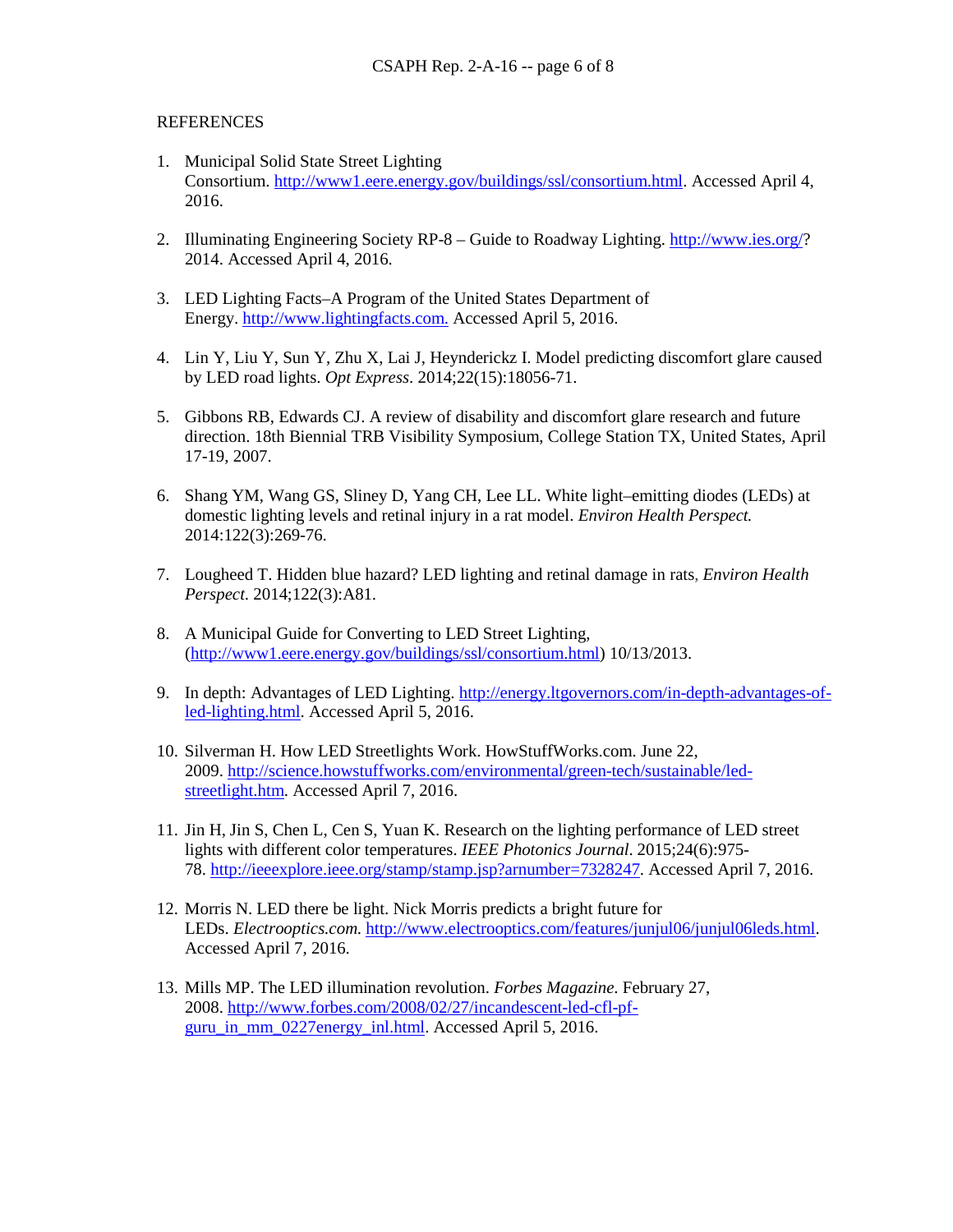- 14. [Opinion of the French Agency for Food, Environmental and Occupational Health & Safety,](http://www.anses.fr/Documents/AP2008sa0408EN.pdf) October 19, 2010. [https://web.archive.org/web/20140429161553/http:/www.anses.fr/Documents/AP2008sa](https://web.archive.org/web/20140429161553/http:/www.anses.fr/Documents/AP2008sa0408EN.pdf) [0408EN.pdf](https://web.archive.org/web/20140429161553/http:/www.anses.fr/Documents/AP2008sa0408EN.pdf)
- 15. U.S. Department of Transportation, Federal Highway Administration, 2005.
- 16. Sweater-Hickcox K, Narendran N, Bullough JD, Freyssinier JP. Effect of different coloured luminous surrounds on LED discomfort glare perception. *Lighting Research Technology*. 2013;45(4):464-75. [http://lrt.sagepub.com/content/45/4/464.](http://lrt.sagepub.com/content/45/4/464) Accessed April 5, 2016.
- 17. Scigliano E. Seattle's new LED-lit streets Blinded by the lights. *Crosscut*. March 18, 2013. [http://crosscut.com/2013/03/streetlights-seattle-led/.](http://crosscut.com/2013/03/streetlights-seattle-led/) Accessed April 6, 2016.
- 18. Davis will spend \$350,000 to replace LED lights after neighbor complaints. CBS Local, Sacramento;October 21, 2014. [http://sacramento.suntimes.com/sac-news/7/138/6000/davis](http://sacramento.suntimes.com/sac-news/7/138/6000/davis-will-spend-350000-to-replace-led-lights-after-neighbor-complaints)[will-spend-350000-to-replace-led-lights-after-neighbor-complaints.](http://sacramento.suntimes.com/sac-news/7/138/6000/davis-will-spend-350000-to-replace-led-lights-after-neighbor-complaints)
- 19. Chaban M. LED streetlights in Brooklyn are saving energy but exhausting residents. *NY Times*; March 23, 2015. [http://www.nytimes.com/2015/03/24/nyregion/new-led](http://www.nytimes.com/2015/03/24/nyregion/new-led-streetlights-shine-too-brightly-for-some-in-brooklyn.html?_r=0)[streetlights-shine-too-brightly-for-some-in-brooklyn.html?\\_r=0.](http://www.nytimes.com/2015/03/24/nyregion/new-led-streetlights-shine-too-brightly-for-some-in-brooklyn.html?_r=0) Accessed April 5, 2016.
- 20. Vos JJ. On the cause of disability glare and its dependence on glare angle, age and ocular pigmentation. *Clin Exp Optom*. 2003;86(6):363-70.
- 21. Stevens RG, Brainard GC, Blask DE, Lockley, SW, Motta, ME. Breast cancer and circadian disruption from electric lighting in the modern world. *CA Cancer J Clin*. 2014;64:207-18.
- 22. Evans JA, Davidson AJ. Health consequences of circadian disruption in humans and animal models. *Prog Mol Biol Transl Sci*. 2013;119:283-323.
- 23. Wright KP Jr, McHill AW, Birks BR, Griffin BR, Rusterholz T, Chinoy ED. Entrainment of the human circadian clock to the natural light-dark cycle. *Curr Biol*. 2013;23:1554-8.
- 24. Energy Savings Estimates of Light Emitting Diodes in Niche Lighting Applications. Building Technologies Program, Office of Energy Efficiency and Renewable Energy, U.S. Department of Energy. January 2011. [http://apps1.eere.energy.gov/buildings/publications/pdfs/ssl/nichefinalreport\\_january201](http://apps1.eere.energy.gov/buildings/publications/pdfs/ssl/nichefinalreport_january2011.pdf) [1.pdf.](http://apps1.eere.energy.gov/buildings/publications/pdfs/ssl/nichefinalreport_january2011.pdf)Accessed April 7, 2016.
- 25. Council on Science and Public Health Report 4. Light pollution. Adverse effects of nighttime lighting. American Medical Association, Annual Meeting, Chicago, IL. 2012.
- 26. Cajochen C, Frey S, Anders D, et al. Evening exposure to a light-emitting diodes (LED) backlit computer screen affects circadian physiology and cognitive performance. *J Appl Physiol*. 2011;110:1432-8.
- 27. Chang AM, Aeschbach D, Duffy JF, Czeisler CA. Evening use of light-emitting eReaders negatively affects sleep, circadian timing, and next-morning alertness. *Proc Natl Acad Sci USA.* 2015;112:1232-7.